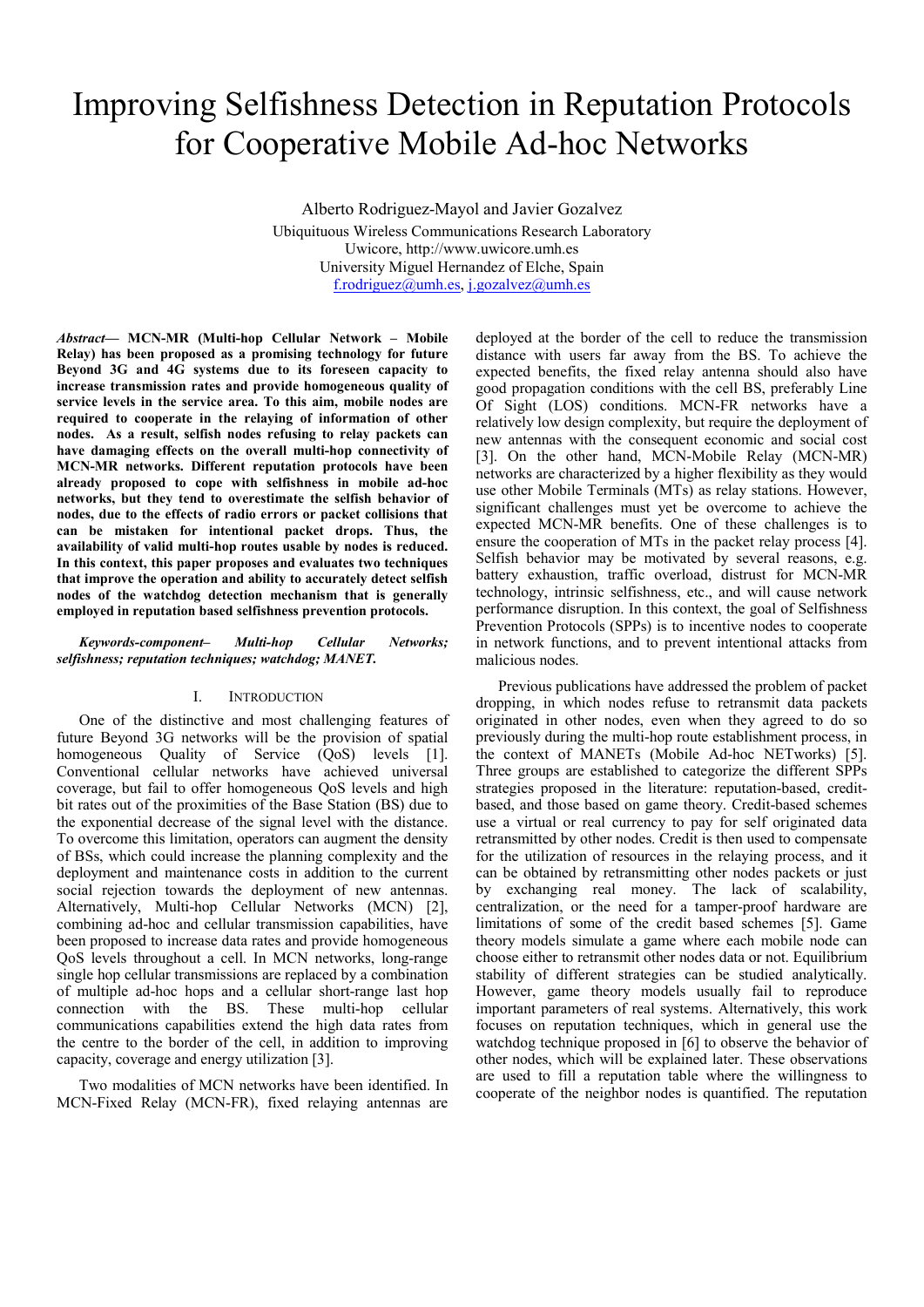table is used in the route establishment process to select a route without selfish nodes. Reputation schemes are fully distributed and achieve good network performance [4]. However, a previous study [7] showed that the evaluation of these schemes under simplistic operating conditions can provide inaccurate indications about their operation and performance. In particular, the work reported in [7] demonstrated the important impact of the radio propagation conditions and potential channel congestion on the expected performance of reputation based SPPs. Based on these observations, this work proposes two novel strategies to improve the performance of reputation based cooperation schemes in MCN-MR, and evaluates their operation in realistic scenario simulations.

The rest of the paper is organized as follows. Reputationbased cooperation protocols are presented in section II, along with a description of the watchdog detection technique. Section III presents the reputation-based SPPs improvements proposed in this paper. Section IV introduces the simulation platform implemented, and section V discusses the performance achieved with the proposed techniques. Finally, the conclusions are presented in section VI.

## II. REPUTATION-BASED SELFISHNESS PREVENTION PROTOCOLS

The SPPs employed to counteract packet dropping attacks are aimed at detecting and isolating selfish nodes in order to incentive them to cooperate. Reputation-based methods are generally made up of two modules: detection and reaction. The detection module in each node watches the behavior of neighbor nodes, i.e. whether they retransmit other node's data or not, using the watchdog detection mechanism explained in section II.A. The reaction module maintains a local reputation table where each node is assigned a trust level based on the observations made by the detection module. Furthermore, trust information is reported to the correspondent routing protocol in order to avoid already detected selfish nodes in future route establishments. In addition, countermeasures like isolation may be employed against selfish nodes.

#### *A. Watchdog detection technique*

The watchdog detection technique [6] is based on the passive acknowledgment of the relaying of packets by other nodes, by overhearing the relay node's transmissions, as illustrated in the example of Figure 1.



Figure 1. Operation of the watchdog detection technique

In this figure, the source node has established a multi-hop link to the destination to transmit its data packets. The route has been established following a multi-hop routing protocol. The data packets are then transmitted in a hop-by-hop fashion following the sequence source node – precursor node – relay node – successor node – destination node. In Figure 1, a packet is transmitted from the precursor node to the relay node. A packets buffer in the precursor node keeps a temporary copy of

the transmitted packets that have to be forwarded by the relay node. Each buffered packet is assigned a timeout within which the packet has to be forwarded to the successor node by the relay node. If the relay node transmits the packet within the timeout, this transmission is overheard by the precursor node, and the relay node is noted to have cooperated correctly. The precursor node looks for the copy of the packet relayed that was stored in the buffer, and removes the copy. If the relayed packet is not overheard correctly by the precursor node within the timeout, then the relay node is assumed to have acted selfishly, i.e. it has dropped the packet. This is referred to as selfish behavior detection. Some countermeasures are taken, depending on the SPP considered, affecting the trust level of the relay node in the reputation table of the precursor node. An important parameter of the watchdog detection process is the packet timeout, which refers to the time within which the relay node must relay the packet; the value of this parameter was not specified in [6]. A too large value of the timeout parameter increases the time necessary to detect nodes acting selfishly, while a too low value prevents the relay nodes to forward the packet in time. To correctly adjust this parameter, a set of preliminary simulations where conducted. The obtained results showed that more than 99% of the packets were correctly forwarded by the relay node 50ms after the precursor node transmits the packet. Consequently, the packet timeout has been set to 50ms in this work. Another parameter defined in the present implementation of the watchdog technique is the buffer check interval, which represents the interval between the instants at which it is checked whether packets have been relayed correctly. This parameter was set to 25ms, according to the results obtained in preliminary simulations.

The watchdog technique is used by most of the reputationbased SPPs proposed so far. However, as the authors demonstrated in [7], radio propagation errors and packet collisions due to channel congestion significantly impact the performance of the watchdog detection technique and its capacity to accurately detect selfish nodes. In the example illustrated in Figure 1, packet collisions could prevent the precursor node to correctly observe the forwarding of the packet by the relay node. Reference [8] claims that packet collisions may not affect the watchdog's detection capability even with very high traffic load. However, the conclusion was extracted using a four laptop testbed, which might be a too limited testing environment. In case that the precursor node does not overhear the retransmission of the packet, it will incorrectly detect a selfish behavior. Repeated incorrect detections affecting one relay node may provoke that this node is incorrectly accused of acting selfishly, being avoided in future route establishments and isolated or penalized in its own data transmission. These incorrect detections will also impact the operation of other nodes since they will reduce the number of safe routes. Safe routes are multi-hop routes without any relaying node that has been previously classified as a selfish node. In this context, this work presents two enhancements of the original watchdog detection technique that aim to reduce the rate of incorrect accusations to overcome its negative effects.

### *B. Marti's reputation-based selfishness prevention protocol*

The SPP implemented in this work was proposed by [6], and is referred to in the rest of the paper as Marti's protocol. Marti's protocol is made up of two modules: watchdog and pathrater. In the watchdog module, each precursor node uses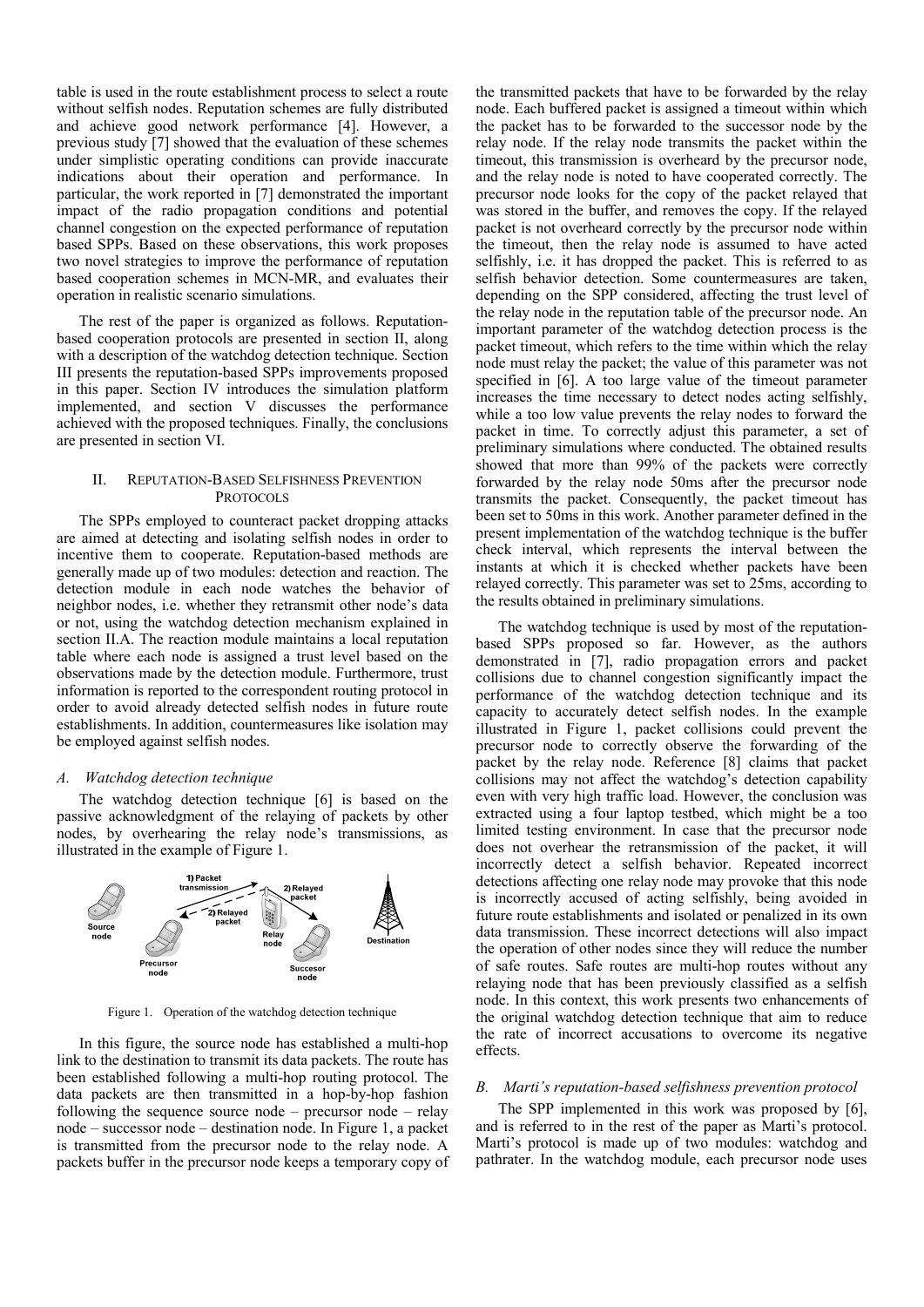the watchdog detection technique to observe the behaviour of the relay nodes. The watchdog module counts the number of times that a relay node has refused to retransmit packets. When the number of faults is greater than a certain threshold, which is referred to as maximum faults threshold, the relay node is accused of acting selfishly. The exact value of the maximum faults parameter was not specified in [6]. A too large value of the maximum faults parameter increments the number of packets that nodes acting selfishly drop before being accused. A too small value increases the number of times that cooperative nodes are accused incorrectly, for example due to packet collisions or radio errors. Parameter-sweep simulations where conducted to find its optimal value, which was finally set to 5. The pathrater, run by each node in the network, uses the knowledge of the watchdog to select the route most likely to be reliable, i.e. without selfish nodes. The pathrater maintains a reputation table in which the reputation of every known node is rated based on the information collected by the watchdog module. Unless otherwise stated, all parameter values in the present implementation are chosen according to [6]. When a node in the network becomes known to the pathrater, it assigns the node a rating of 0.5. A node always rates itself with a 1.0. The pathrater increments the rating of nodes on all actively used paths by 0.01 at periodic intervals of 200ms, which is called the rate increment interval. An actively used path is one on which the node has sent a packet within the previous rate increment interval. Two different node categories are established: neutral nodes and selfish nodes. The maximum value a neutral node, i.e. a node not accused of acting selfishly, can attain is 0.8. The relay node's rating is decremented by 0.05 when the watchdog of the precursor node detects a fault. The lower bound rating of a neutral node is 0. If one node is accused of being selfish, its rating is set automatically to a highly negative value, i.e. -100. This selfish rating is maintained for a period of time, called the isolation time, which was no specified in the original implementation, because their simulations were too short [6]. In this work, the isolation time is set to 500s. After this period, the rating of the node is set again to 0.5, to let the node participate in the network, and the node becomes a neutral node again. The Marti's protocol also introduces accusation messages that let the precursor node warn the source node about the presence of a selfish node in the route. Notwithstanding, these messages are subject to forgery and may increase overhead. During route discovery, the routing protocol selects a route without selfish nodes, according to the information of the reputation table. Packet forwarding requests coming from known selfish nodes are not accepted by pathrater.

## III. WATCHDOG DETECTION ENHANCEMENT MECHANISMS

To overcome the negative effects of the watchdog's detection inaccuracy, due to, for example, radio errors or packet collisions, this work proposes and evaluates two enhancements of the original watchdog technique. These proposals are intended to be run in parallel with any reputation based SPP using the watchdog mechanism to detect nodes acting selfishly. In this work, they have been implemented to be executed with the Marti's protocol previously explained.

## *A. Warning Mode*

The Warning Mode (WM) operation is proposed to prevent false accusations caused by radio and packet collision errors. WM introduces an intermediate category, the 'suspicious'

category, between a 'neutral' node and a node marked as 'selfish'. In the original watchdog technique implementation, when the relay node, which is being watched by the precursor node, exhibits bad behavior during a certain period of time (see Figure 1), it is marked as selfish directly, and all the links in which the node is involved are broken since the node is supposed not to be relaying packets. However, it is important to highlight that the selfish accusations could be incorrect due to radio transmission errors experienced at the precursor or relay node. In this context, in the warning mode, when the number of faults exceeds the maximum faults parameter, the relay node is first marked as suspicious, and its links are broken temporally. The suspicious nodes can participate in routing tasks again, but some additional restrictions are applied in order to prevent an increase in packet dropping due to a real selfish behavior. In particular, nodes will deal with suspicious nodes as if they where neutral nodes, with two exceptions. First, the timeout a suspicious relay node has to forward a packet is reduced by a factor  $\alpha$ . In this work, the  $\alpha$  parameter was set to 0.5, but an adaptive approach could be used to tune its value, depending on the observed congestion in the radio channel. This issue is left for future work. In addition, the maximum faults threshold is set to 1, instead of 5, for suspicious nodes. Thus, if the precursor node detects one more fault by a suspicious node, it will definitively be accused of acting selfishly. On the other hand, if a precursor node detects that a suspicious node is cooperating again, then its reputation will be incremented to give the suspicious node the chance to recover from previous bad reputation, which could have been provoked by packet collisions or radio errors.

The improvement expected with WM comes from the fact that spurious radio channel errors, fading and packet collisions can provoke a damaging increment of incorrect accusations in the original Marti's implementation. Incorrect accusations have several negative effects. Incorrectly accused cooperating nodes are isolated unfairly. Isolation of cooperating nodes will prevent them from reaching the BS through a multi-hop connection. Additionally, since false selfish nodes will be avoided in multi-hop routes, the number of potential valid multi-hop routes is wrongly reduced. This will result in that some valid multi-hop routes will be underutilized, while other cooperating nodes will be overloaded by packet forwarding requests. On the contrary, in the WM mode, suspicious nodes have an extra chance to recover from incorrectly assigned bad reputation. If such bad reputation was provoked by packet collisions or radio transmission errors, the participation of the suspicious node can be reestablished when communications conditions improve. On the contrary, if the suspicious node is truly acting selfishly, then few extra packet droppings will be allowed, as it will be quickly detected and isolated due to the strict conditions established in WM for suspicious nodes.

## *B. Reset Failure Mode*

The Reset Failure Mode (RFM) aims to counteract false accusations provoked when the link between two nodes becomes unusable. Link failures can be caused by channel effects like fading or by the mobility of the nodes. The MAC (Medium Access Control) layer is responsible for detecting link failures and triggering a link failure event to inform the routing protocol. However, before the link failure event is triggered, some of the packets transmitted by the precursor node to the relay node may have not been relayed (see Figure 1). As a result, the copies of the packets in the packet buffer of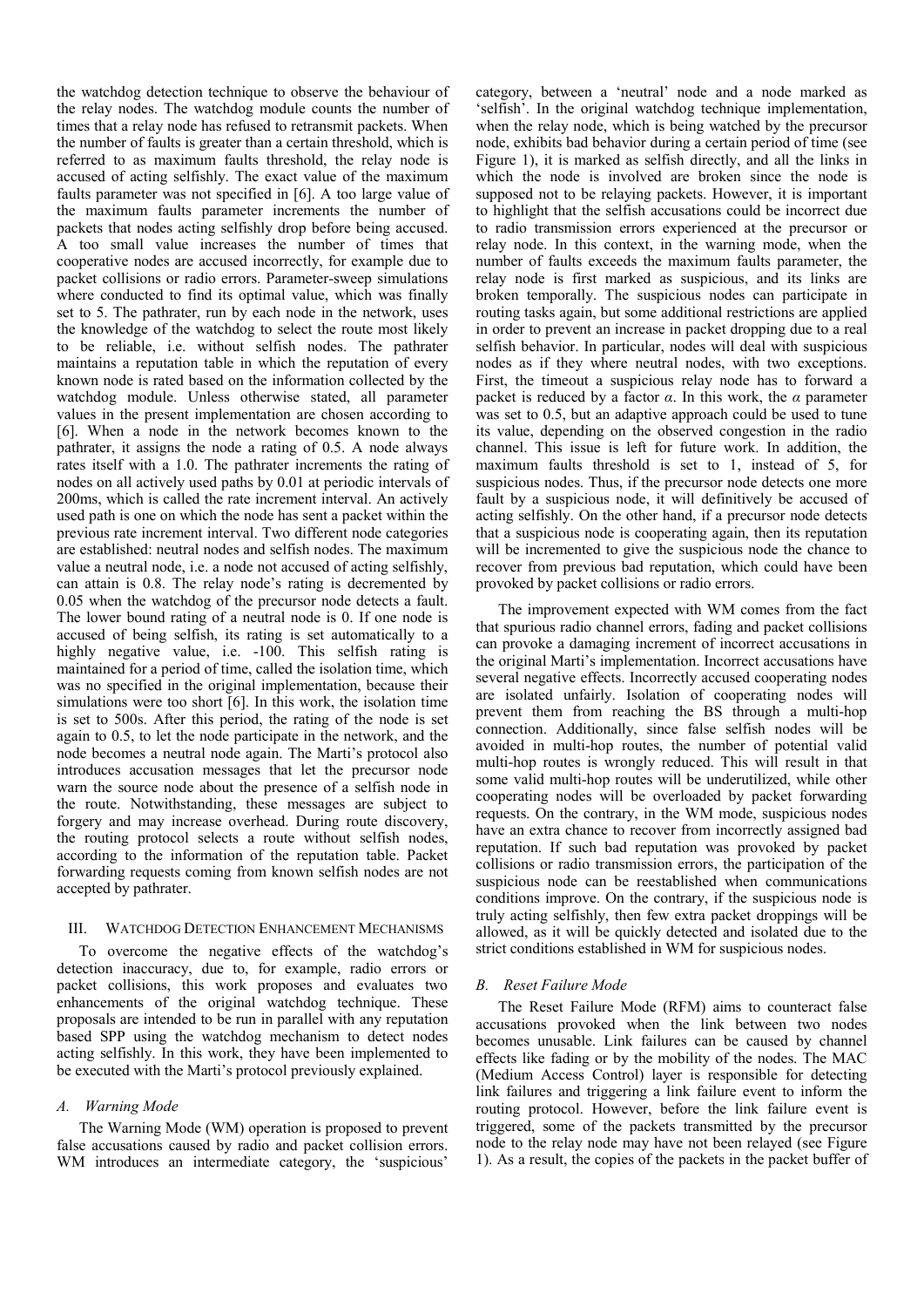the precursor node will timeout, and the rating of the relay node will be degraded unreasonably.

In the RFM mode, if a link failure is detected, the rating of the relay node is reset to 0.5, i.e. the initial rating assigned to a node that becomes known for the pathrater for the first time. Besides, the number of faults is reset to 0, since these faults are assumed to have been provoked by the link failure and not by a possible selfish behavior of the node. In addition, the copies of the packets in the buffer of the precursor node that are pending to be forwarded by the relay node are removed, irrespective of their expiration time, as the node is not able to retransmit them. It has to be noticed that these exceptions established in the RFM mode are only used when the relay node is seen as a neutral node by the precursor node. If the relay node is accused of acting selfishly before the link failure event is triggered, then the selfish rating and the faults of the relay node remain unchanged.

Link failures may affect both to selfish and non selfish nodes. Thus, a potential drawback of RFM is that reputation restoration due to link failures may increase the reputation of real selfish nodes, i.e. nodes that are currently acting selfishly. This could happen if a link failure is detected and the next node in the route is a real selfish node which has not been discovered yet. In this case, the reputation of a real selfish node will be unreasonably restored. However, it is important to note that this might only happen in multi-hop transmissions with a short lifetime of multi-hop links, which in fact should be avoided by efficient multi-hop ad-hoc routing protocols. In addition, links are expected to have a mean lifetime greater than the time needed to detect the selfish behavior of a node in a low to medium mobility scenario, where cooperative multi-hop communications in MCN networks are more feasible.

## *C. Complexity and cost*

The WM and RFM proposals are easy to implement, as they require only slight modifications of the original implementation of the reputation-based SPP that is executed in parallel. In addition, RFM introduces little computational cost, due to the utilization of basic functions like the restoration of the reputation level, the reset of the number of faults and the removal of the copies of the packets in the packets buffer. However, it is important to note that the operation of the WM technique increases the number of route establishments in 40% approximately compared to the original Marti's protocol, and the corresponding signaling associated to the route discovery process. A reduction of the induced overhead, which will be investigated in future work, could be achieved increasing the isolation time to punish selfish nodes.

#### IV. EVALUATION PLATFORM

#### *A. Simulation scenario*

System level simulations emulating the operation of multihop wireless networks have been carried out using the ns2 simulation platform and the Rice Monarch Project extension for mobile and multi-hop networks [10]. The simulation environment consists of a Manhattan layout of 1350x1350 square meters, where pedestrians move following the Random Walk Obstacle model [11] and communicate with a BS located at the centre of the scenario through multi-hop transmissions. Nodes are distributed uniformly. A density of nodes equal to one per 80 meters has been chosen to ensure the establishment of multi-hop routes. Traffic sessions consist of web browsing transmissions with a variable number of pages as specified in [12], with 5 pages per session, an average reading time between pages of 30s, an average of 25 objects (packets) per page, and inter-arrival packet time 0.0228s. To consider potential channel congestion situations, 15% of nodes on average have an active traffic session simultaneously. The adhoc radio interface corresponds to the 802.11a standard operating at the 5.8GHz frequency band and transmitting with a fixed power level of 17dBm.

## *B. Routing protocol*

Multi-hop ad-hoc communications are established using the IEEE 802.11s standard for mesh networks. HWMP (Hybrid Wireless Mesh Protocol) is a default and mandatory routing protocol defined in 802.11s, although the standard is open for the implementation of alternative routing protocols [13]. HWMP combines the AODV (Ad-hoc On-demand Distance Vector) [14] reactive routing protocol, and a proactive treebased routing protocol. To avoid the signalling load associated to proactive routing protocols under mobile conditions, this work is based on the AODV protocol. This protocol only searches and establishes a multi-hop route when the source node has information to transmit. In this case, Route REQuest (RREQ) messages are sent by the source node, and retransmitted by neighbour nodes. When the destination node receives the RREQ message, it replies with a unicast Route REPly (RREP) message for confirmation. In the original AODV protocol, intermediate nodes, i.e. nodes between the source and destination, only process the first RREQ coming from a source node, and discard the replicas of the RREQ coming through other multi-hop routes with a greater latency. As a result, the route selected between the source and destination nodes is that with the lower latency, which generally coincides with the route with the lowest number of hops from source to destination. The reception of RREO and RREP messages allow intermediate nodes to know the identity of their neighbours in the route towards the source and destination nodes. However, the information of the identity of all the nodes in the route to the destination or source node is not considered in the original AODV. Since this information is needed for the operation of reputation-based SPPs, a modified AODV protocol has been implemented for this study. In the implemented protocol, routing packets include information about the identity of all the nodes it passed through in the multi-hop route. In addition, intermediate nodes are allowed to process multiple replicas of a routing packet more than once. This allows for the establishment of diverse multi-hop routes following the selected multi-hop cost functions. It is important to note that these features are included in the Dynamic MANET On-demand (DYMO) routing protocol [15], successor to the AODV protocol.

## *C. Radio propagation modeling*

The pathloss is modelled following the urban micro-cell channel model in [16], which differentiates between LOS (Line Of Sight) and NLOS (Non Line Of Sight) conditions. The implemented propagation model considers also the multipath fading and the shadowing effects. The multipath fading effect, resulting from the reception of multiple replicas of the transmitted signal at the receiver, is modelled through a Ricean distribution under LOS conditions, and a Rayleigh distribution under NLOS conditions. The shadowing is also modelled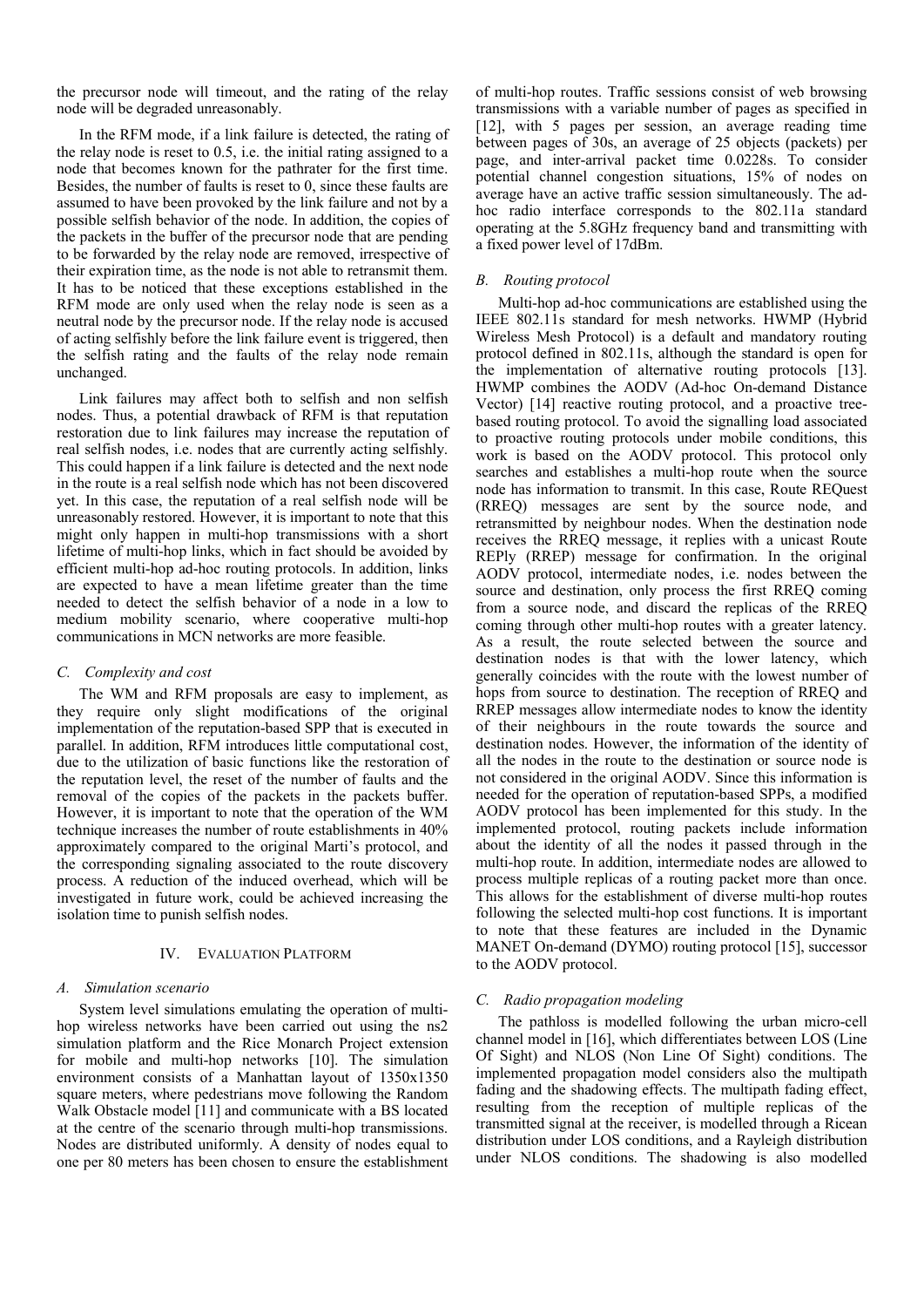through a log-normal distribution with 3dB and 4dB standard deviation under LOS and NLOS conditions. In addition, the spatial autocorrelation characteristic of the shadowing has been modelled through the Gudmunson model [17].

### V. PERFORMANCE EVALUATION

This work's proposals are aimed at enhancing the detection accuracy of the watchdog detection mechanism employed by most of the reputation based SPPs. Enhancing the detection accuracy would increase the overall network performance and connectivity by improving the ability to rapidly and precisely distinguish between cooperative and selfish nodes. This ability would in turn augment the number of multi-hop routes without selfish nodes.



Figure 2. Packet reception statistics for Marti's system.

Figure 2 represents the packet reception statistics for the different detection techniques analyzed in this work. Packet reception statistics refer to the Packet Delivery Ratio (PDR), the percentage of packets dropped by selfish nodes, and the percentage of packets lost due to unavailability of multi-hop routes or due to link failures. PDR represents the number of packets correctly received divided by the total number of packets transmitted. Each group of bars in Figure 2 corresponds to a different percentage of selfish nodes. Each of the bars in a group corresponds to a different technique (RFM, WM and Marti). The numbers in the figure indicate the percentage of increment of the PDR achieved with our proposals compared to the original Marti technique. The ability to accurately detect selfish and cooperative behavior with the techniques proposed leads to a notable increase of the PDR. This is due to the increment of the number of valid routes available, especially for the WM proposal. The increase of the number of valid routes available with the techniques proposed can be appreciated in the decrease of the percentage of packets dropped due to the unavailability of routes ('no route' in the legend). The cost of this improvement is a small increase of approximately 5% in the percentage of packets dropped by selfish nodes in the WM mode. The reason for this increase is implicit in the operation of the WM technique. When the selfish behavior of a relay node is detected, it is first categorized as a suspicious node before it is marked as selfish node and isolated if it continues dropping packets during the suspicious period. However, as shown in Figure 2, the increase in the packets dropped during the suspicious period has a low impact on the overall PDR.

The increase of the PDR achieved with the proposed techniques is due to the decrease of the number of incorrect accusations and the ability to select the multi-hop routes without selfish nodes. The number of incorrect accusations, which is represented in Figure 3(a), refers to the number of times that a non selfish relay node was accused of acting selfishly due to the accumulation of incorrect detections provoked by radio propagation errors and packet collisions (see section II.A). The most remarkable result is the important reduction in the number of wrong accusations achieved with the WM proposal (over 95%), compared to the original Marti's technique. This reduction is caused by the operation of the suspicious category introduced by the WM technique, as explained in section III.A. Relay nodes that are marked as suspicious have another chance to recover a good reputation level. In addition, a suspicious node may not interact again with the precursor node that marked it as suspicious. In these two cases, no accusation is computed. The reason for the decrease of the number of incorrect accusations achieved by the RFM technique is that in case that a link failure is detected before the relay node is accused of acting selfishly, its reputation is restored. Thus, the negative effects of link failures on the reputation levels are mitigated.



Figure 3. Number of (a) incorrect and (b) correct accusations



Figure 4. Number of (a) incorrect and (b) correct routes established.

Correct accusations increase the number of established multi-hop routes without selfish nodes. Figure 3(b) shows that this parameter remains almost unchanged for the RFM technique compared to the Marti's protocol, which confirms that the reputation restoration process in the RFM technique does not benefit selfish nodes, since they are rapidly accused before a possible link failure event is triggered. On the other hand, WM technique results in a decrease of the number of correct accusations (approximately 45%), although the results depicted in Figure 2 showed that this decrease does not have a noticeable impact on the PDR. This is the case, because when using the WM technique, nodes that are marked as suspicious may not interact again with the precursor node that marked it as suspicious, and as a result, they will not be able to drop its packets.

Figure 4(a) shows the number of times that a multi-hop route with selfish nodes was established, referred as incorrect